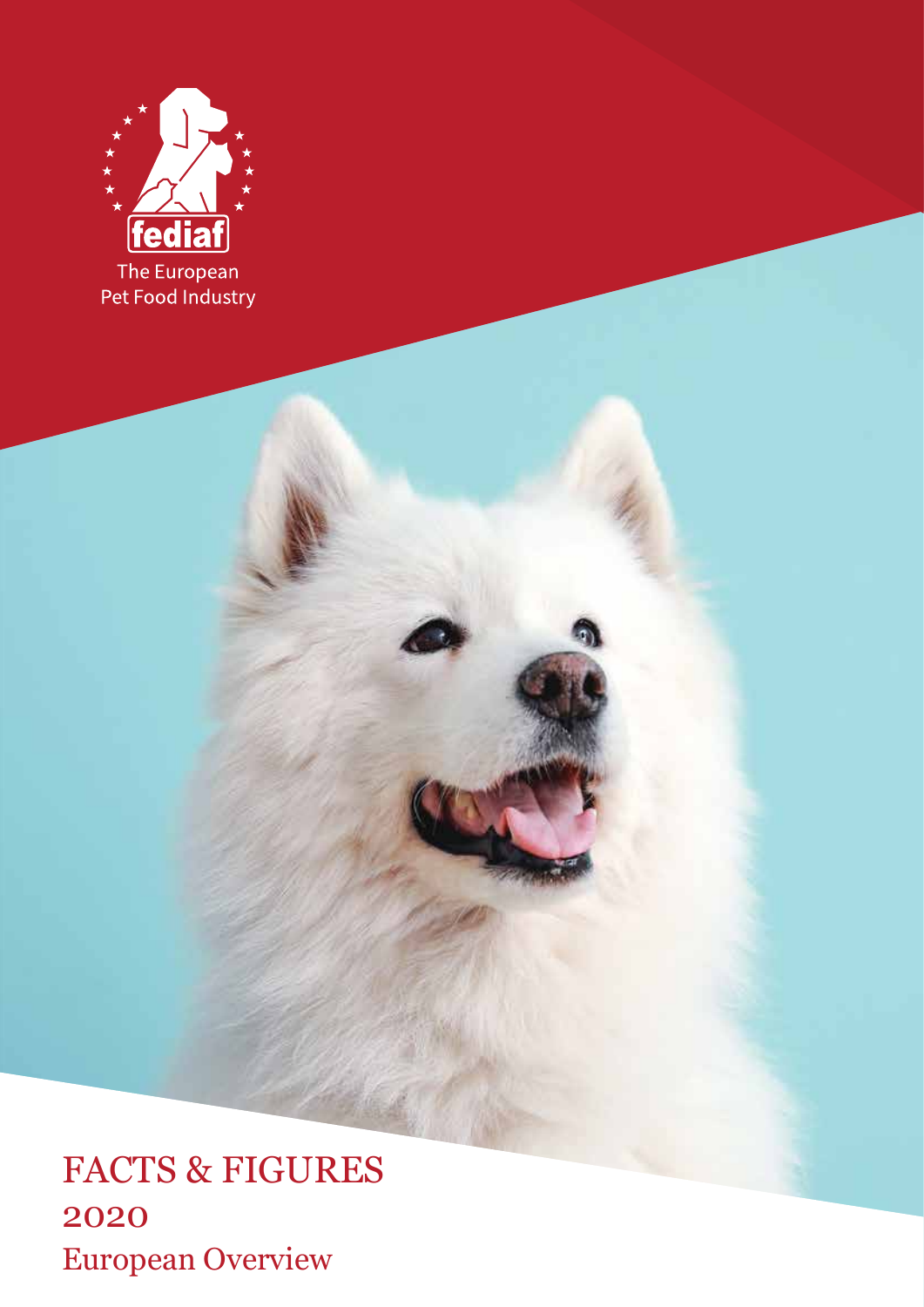# FACTS & FIGURES 2020 European Overview **Top pets in Europe**

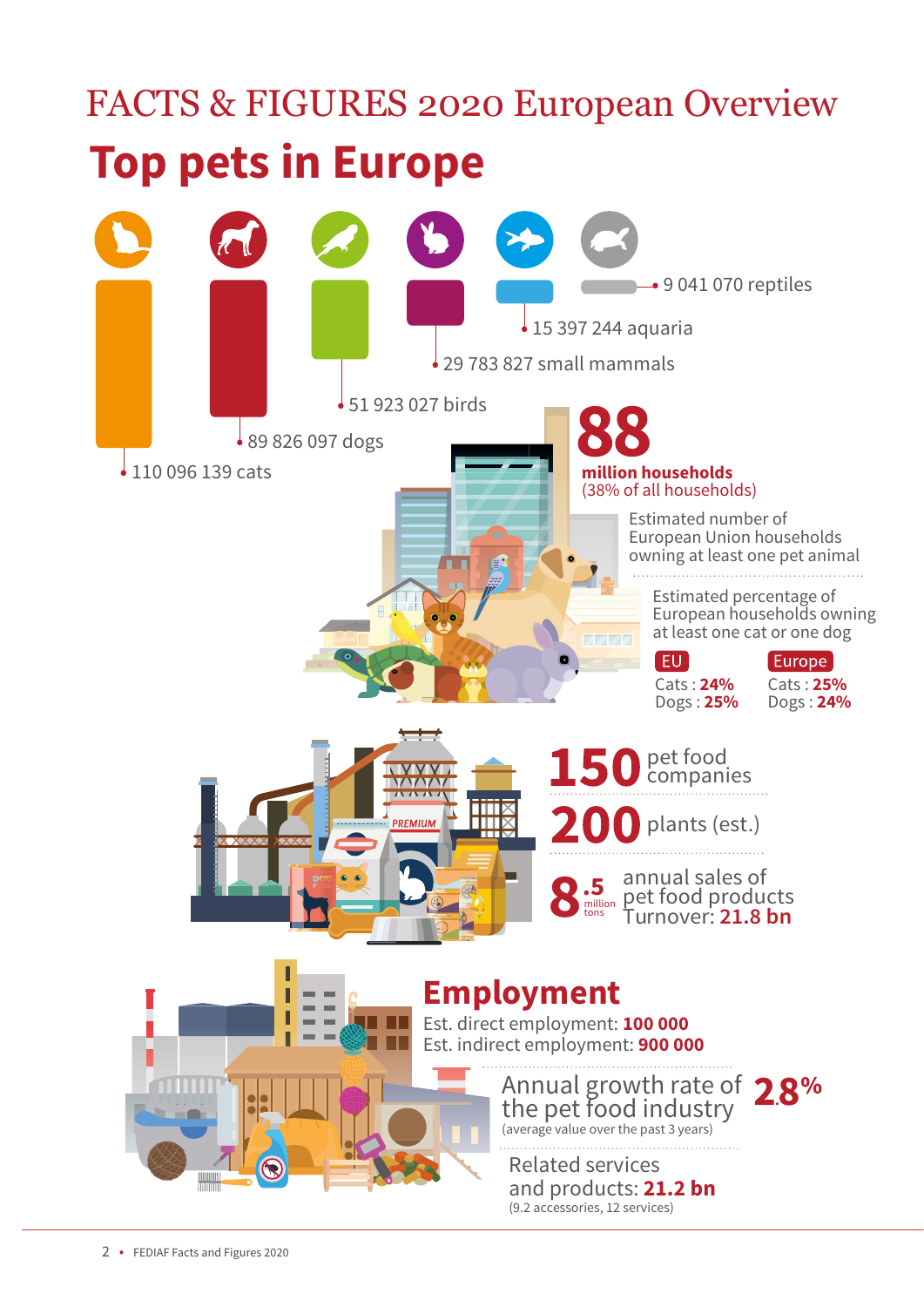### European dog population



*Non EU Member States indicated with italics*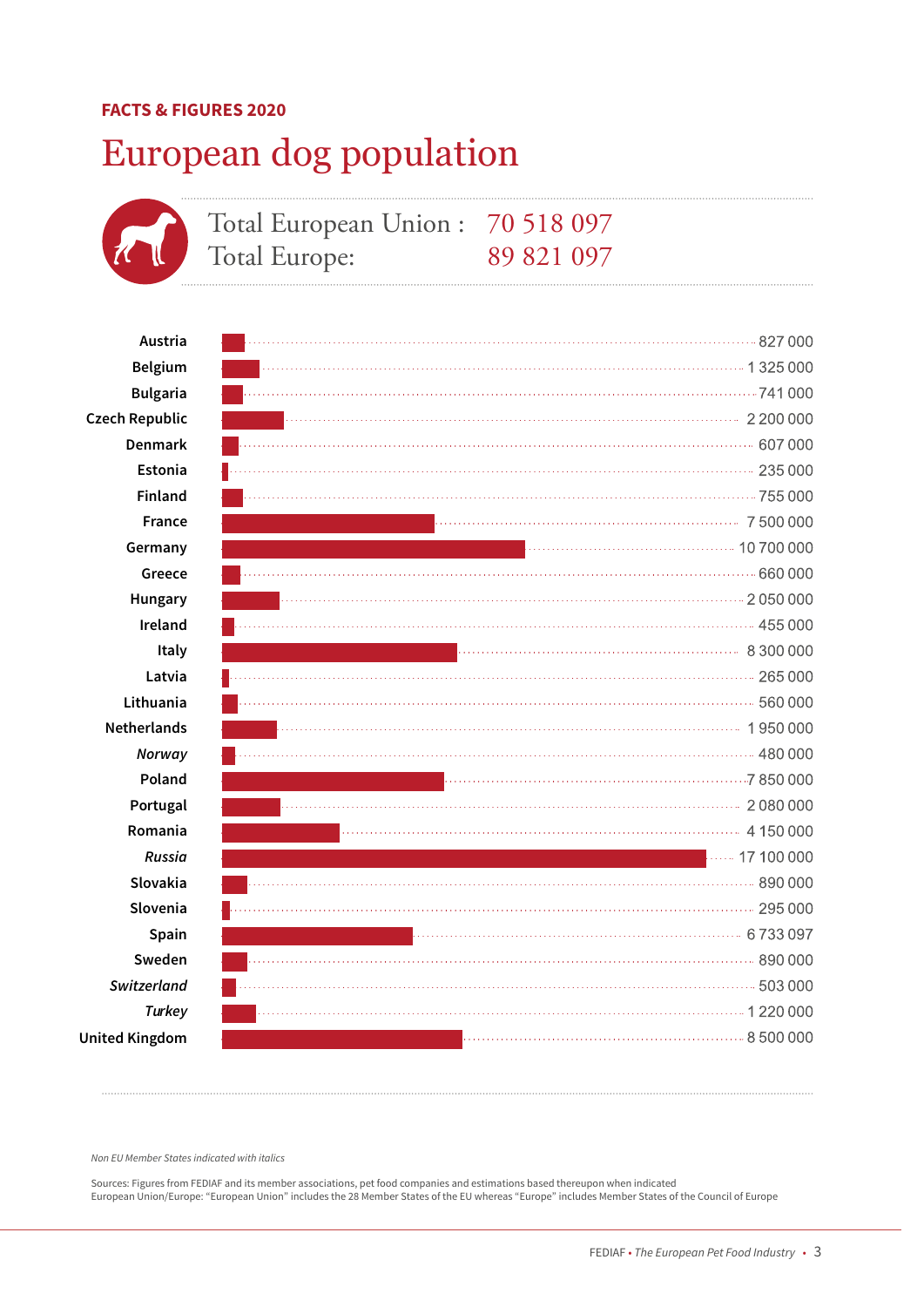### European cat population



*Non EU Member States indicated with italics*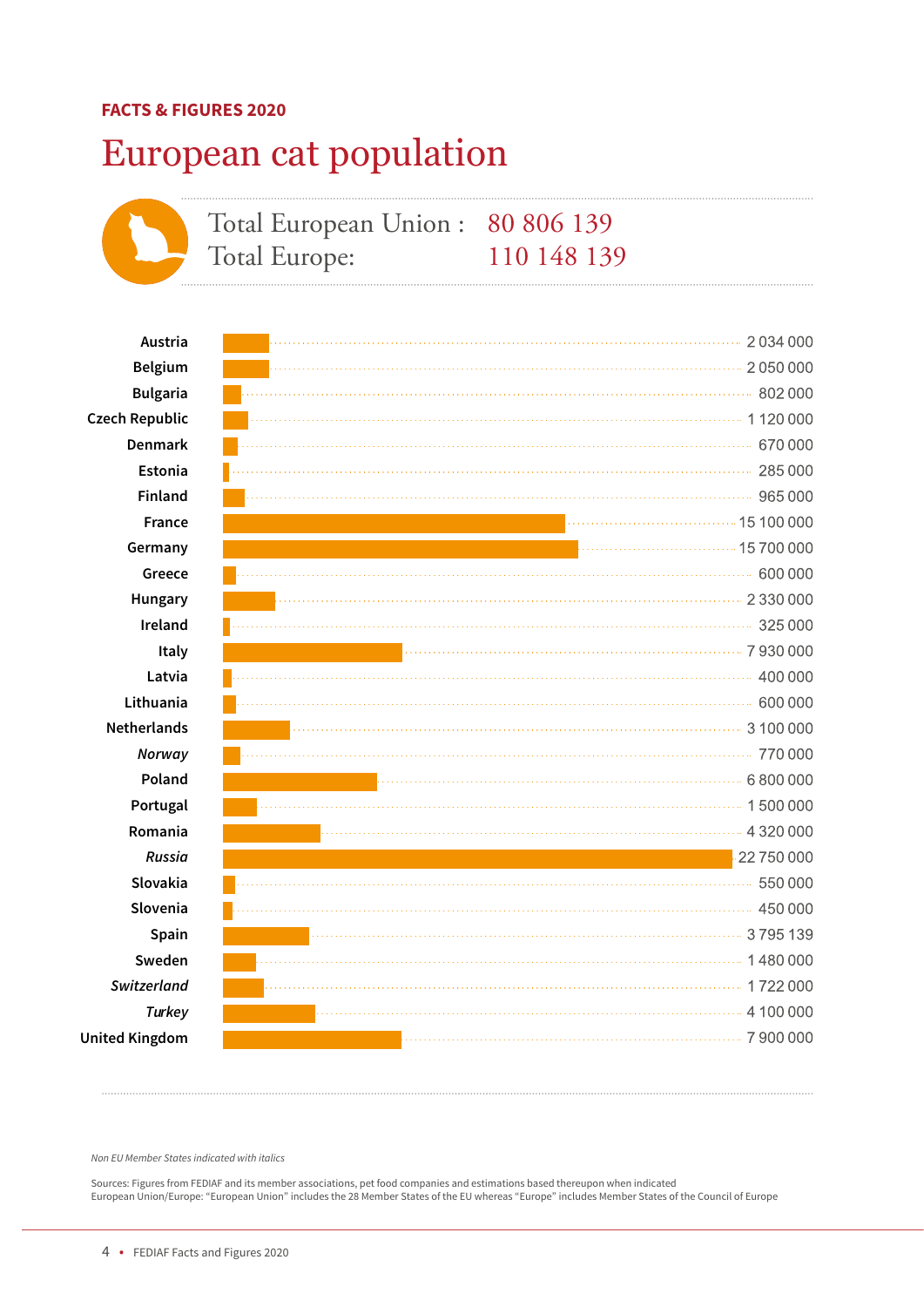## European ornamental bird population

|                       | Total European Union: 37 253 027<br>Total Europe: |            |                     |
|-----------------------|---------------------------------------------------|------------|---------------------|
|                       |                                                   | 52 005 027 |                     |
|                       |                                                   |            |                     |
| Austria               |                                                   |            | 130 000             |
| <b>Belgium</b>        |                                                   |            | 450 000             |
| <b>Bulgaria</b>       |                                                   |            | 45 000              |
| <b>Czech Republic</b> |                                                   |            | 70 000              |
| <b>Denmark</b>        |                                                   |            | 202 000             |
| Estonia               |                                                   |            | na                  |
| Finland               |                                                   |            | 55 000              |
| France                |                                                   |            | 5 300 000           |
| Germany               |                                                   |            | 3500000             |
| Greece                |                                                   |            | 975000              |
| Hungary               |                                                   |            | 412000              |
| Ireland               |                                                   |            | 92 000              |
| Italy                 |                                                   |            | $\cdots$ 12 880 000 |
| Latvia                |                                                   |            | na                  |
| Lithuania             |                                                   |            | na                  |
| <b>Netherlands</b>    |                                                   |            |                     |
| Norway                |                                                   |            | 195 000             |
| Poland                |                                                   |            | 1220000             |
| Portugal              |                                                   |            | 660000              |
| Romania               |                                                   |            | 290 000             |
| Russia                |                                                   |            | 3 250 000           |
| Slovakia              |                                                   |            | 31 000              |
| Slovenia              |                                                   |            | 40 000              |
| Spain                 |                                                   |            | 6991027             |
| Sweden                |                                                   |            | 310 000             |
| Switzerland           |                                                   |            | 302 000             |
| Turkey                |                                                   |            | . 11 200 000        |
| <b>United Kingdom</b> |                                                   |            | 995 000             |

*Non EU Member States indicated with italics*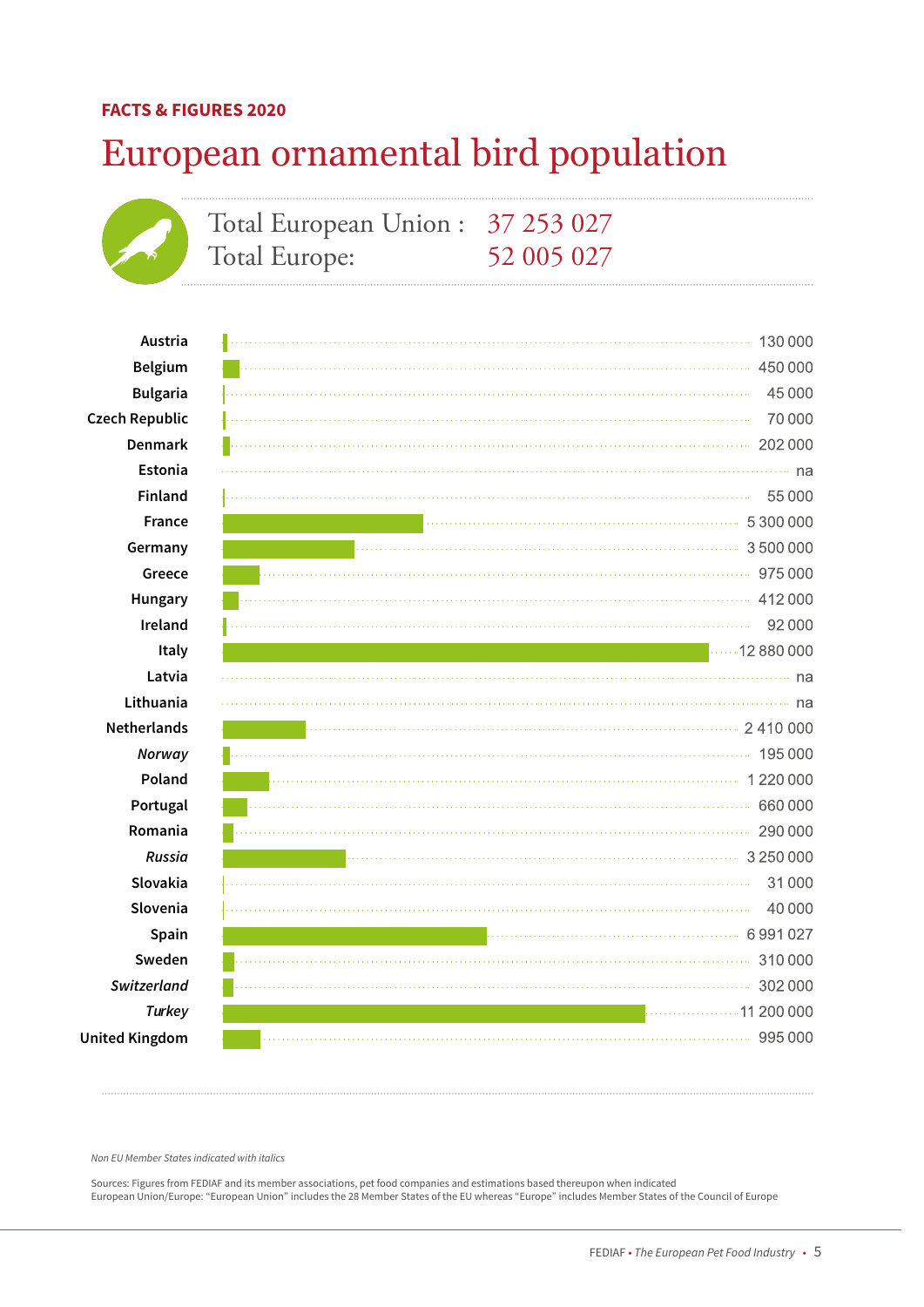### Estimated number of European aquaria



*Non EU Member States indicated with italics*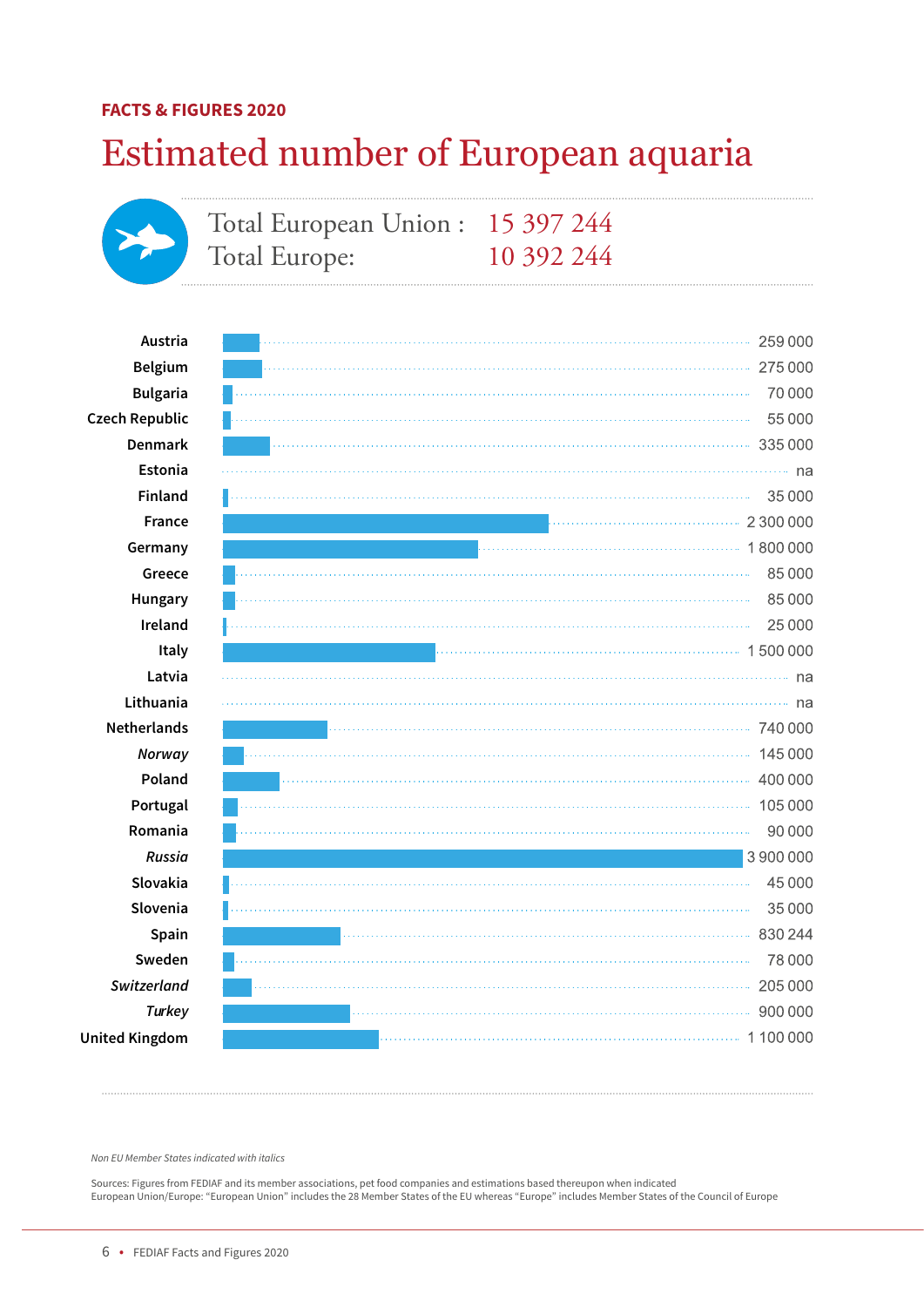### European small mammal population

Total European Union : 22 023 827 Total Europe: 29 952 827

**Austria Belgium Bulgaria Czech Republic Denmark Estonia Finland France Germany Greece Hungary Ireland Italy Latvia Lithuania Netherlands**  *Norway*  **Poland Portugal Romania**  *Russia* **Slovakia Slovenia Spain Sweden**  *Switzerland Turkey* **United Kingdom**

|         | 500 000 |
|---------|---------|
| 1350000 |         |
|         | 60 000  |
|         | 170 000 |
|         | 370 000 |
|         |         |
|         |         |
|         |         |
|         |         |
|         |         |
|         |         |
|         | 160 000 |
|         |         |
|         |         |
|         |         |
|         |         |
|         | 167000  |
|         |         |
|         |         |
|         | 91 000  |
| 6480000 |         |
|         | 44 000  |
|         | 85000   |
| 1489827 |         |
|         | 495 000 |
|         | 649000  |
|         | 800 000 |
|         |         |

*Non EU Member States indicated with italics*

Sources: Figures from FEDIAF and its member associations, pet food companies and estimations based thereupon when indicated European Union/Europe: "European Union" includes the 28 Member States of the EU whereas "Europe" includes Member States of the Council of Europe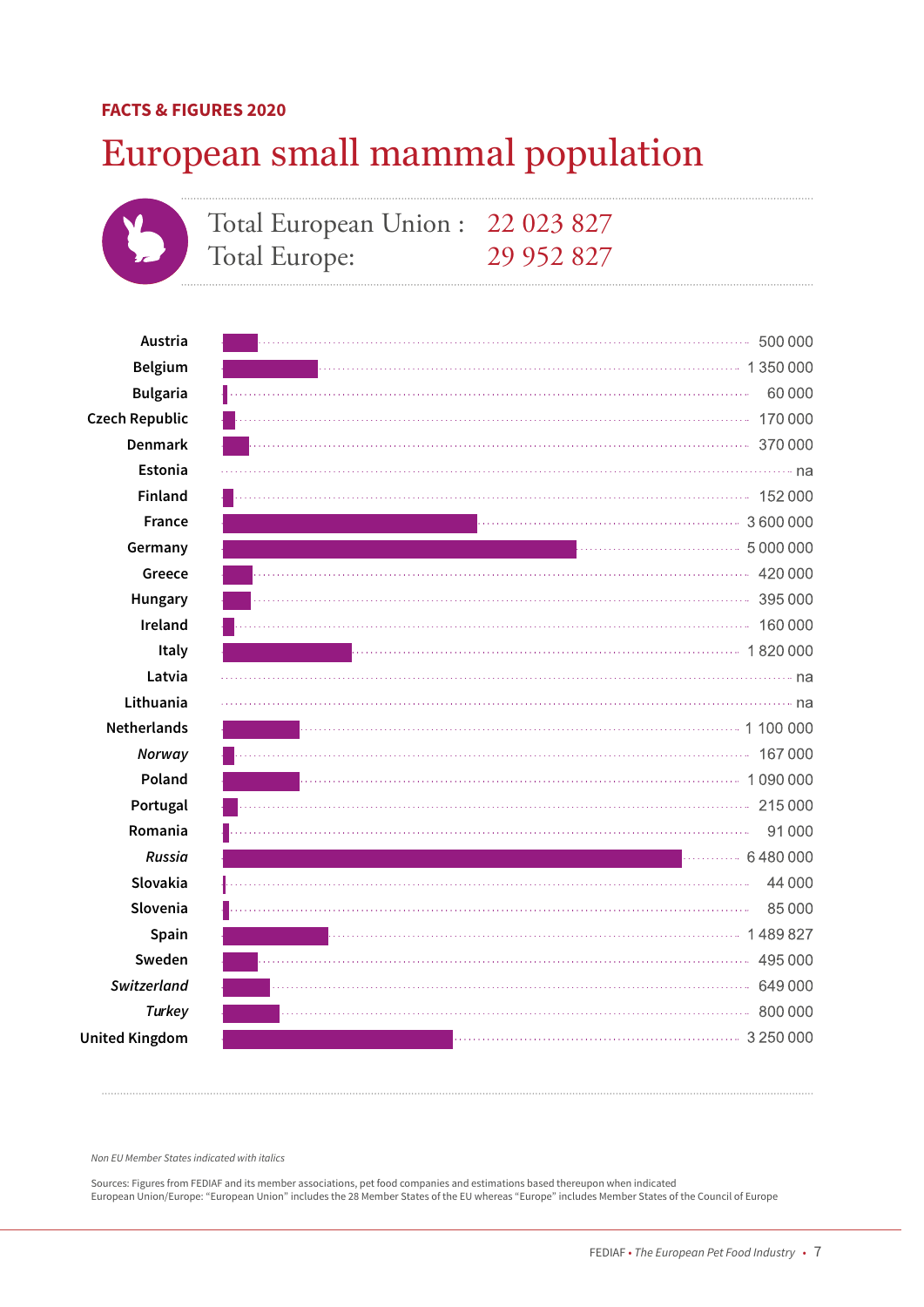## European reptile population

|                       | Total European Union: 7 536 070<br>Total Europe: | 9 0 5 4 0 7 0 |           |
|-----------------------|--------------------------------------------------|---------------|-----------|
|                       |                                                  |               |           |
| Austria               |                                                  |               | 125 000   |
| <b>Belgium</b>        |                                                  |               | 90 000    |
| <b>Bulgaria</b>       |                                                  |               | 14 000    |
| <b>Czech Republic</b> |                                                  |               | 5000      |
| <b>Denmark</b>        |                                                  |               | 110 000   |
| Estonia               |                                                  |               | na        |
| Finland               |                                                  |               | 28 000    |
| France                |                                                  |               | 1090000   |
| Germany               |                                                  |               | 1 300 000 |
| Greece                |                                                  |               | 7000      |
| Hungary               |                                                  |               | 58000     |
| Ireland               |                                                  |               | 20 000    |
| Italy                 |                                                  |               | 1 365 000 |
| Latvia                |                                                  |               | na        |
| Lithuania             |                                                  |               | na        |
| <b>Netherlands</b>    |                                                  |               | 280 000   |
| Norway                |                                                  |               | 95 000    |
| Poland                |                                                  |               | 215000    |
| Portugal              |                                                  |               | 40 000    |
| Romania               |                                                  |               | 31000     |
| Russia                |                                                  |               | 990 000   |
| Slovakia              |                                                  |               | 4000      |
| Slovenia              |                                                  |               | 3500      |
| Spain                 |                                                  |               | 1 240 570 |
| Sweden                |                                                  |               | 60000     |
| Switzerland           |                                                  |               | 283000    |
| <b>Turkey</b>         |                                                  |               | 150 000   |
| <b>United Kingdom</b> |                                                  |               | 1450000   |

*Non EU Member States indicated with italics*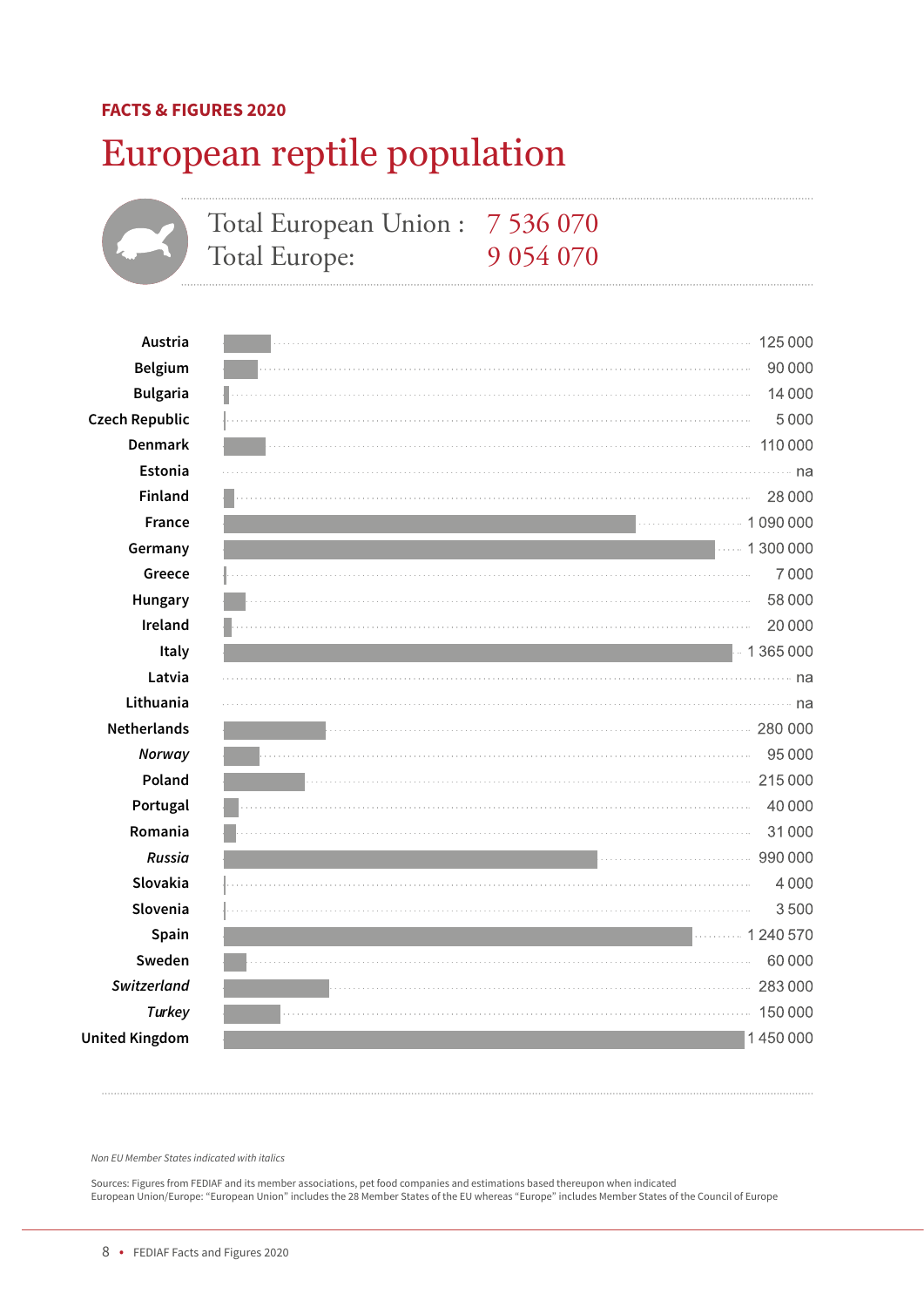### Estimated percentage of ...

### European households owning at least one cat or one dog



*Non EU Member States indicated with italics*